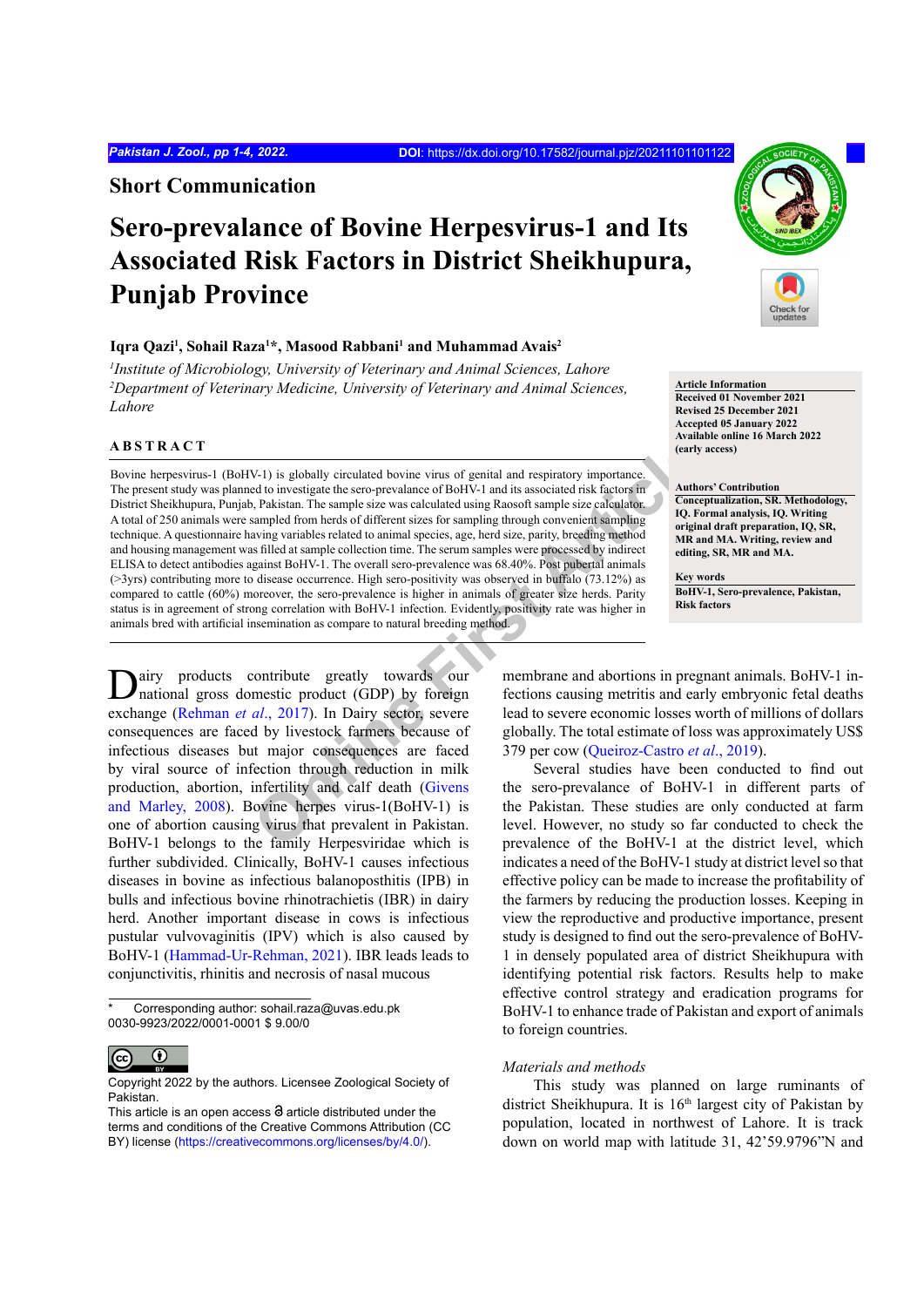longitude 73, 59'6.0828'E with variation in climate and average rainfall is approx. 635mm.

A total of 250 (number calculation using Raosoft sample size calculator 160 buffalos and 90 from cattle population) samples were collected randomly from different tehsils of study area in a way to reach maximum UCs of district to depict best picture of sero-prevalence. Brief data was collected on questionnaire during sample collection. Serum was separated from the collected blood samples and stored at -20°C for further processing and analysis. The serum samples were tested by indirect ELISA kit - ID Screen® IBR gE competition ELISA (ID. Vet, Grables, France) following manufactures instructions.

Descriptive statistics was used to analyze results and to find potential risk factors against BoHV-1 antibodies in herd. Chi-square test was performed with help of SPSS (version 22) and statistically *p-*value (< 0.05) was considered significant.

#### *Results*

The study revealed overall 68.5% (171/250) seropositivity of BoHV-1 antibodies in district Sheikhupura. The analysis of contributing risk factors based on chisquare test helped to find the potential risk factors in herds of Sheikhupura district associated to sero-positivity based on prevalence rate and  $p$ -value ( $\leq 0.05$ ).

In host range, BoHV-1 antibodies were detected more in buffalo (73.125%) population in comparison to cattle (60%). History of animal having abortion was found to be a key risk factor in sero-prevalance of BoHV-1 with 88.27%. As far as age are concerned, cluster with >3 years age of animals having more sero-prevalence than a cluster with < 3yrs age of animals, 71.78% and 54.16%, respectively. In respect of parity status as animals in 0-2, 3-4, 5-6 lactation indicating 52.45%, 72.84% and 76.31% sero-prevalence, respectively with  $p$ -value <0.05. The animals which were reared in greater herd size having 50 animals are at 81.81% more risk of having BoVH-1 antibodies followed by 64.06% and 62.5% by 20-50 animals and <20 animals respectively. Similarly, the owners which were using Artificial insemination services for breeding purpose to animals were at more threat 78.22% followed by 58.73% by natural/bull services. Rearing or housing pattern of animals was found a non-significant factor in rise of BoVH-1 antibodies titer in herd animals showing 66.66% and 69.59% sero-positivity in extensive and confined system, respectively ([Table I\)](#page-1-0).

Based on Univariate analysis, the potential risk factors were examined through odd ratio (OR>1). Bovine specie was found to be a non-significant risk factor (OR=0.55) (CI=0.31-0.95) for BoHV-1 sero-epidemiology. The Age although significantly associated on Chi-Square basis (P<0.05) was not a potential risk factor upon univariate analysis OR=0.46(CI=0.24-0.88). Animal history proved to be a potential risk factor OR=10.86 (5.73-20.55) showing effects on disease dynamics. Another factor associated with *BoHV-1* was herd size OR=2.52 (CI 1.22- 5.19). Parity was also found positively associated with sero-prevalence of *BoHV-*1based on odd ratio OR=1.2  $(CI=0.52-2.75)$  ([Table I](#page-1-0)).

<span id="page-1-0"></span>**Table I. Prevalence of BoHV-1 in cattle and buffalo, and associated risk factors in district Sheikhupura.**

| ollowing manufactures instructions.<br>ics was used to analyze results and<br>factors against BoHV-1 antibodies<br>est was performed with help of<br>I statistically <i>p</i> -value ( $\leq 0.05$ ) was                                                                                                                                                                                                                                                                                                                                                     | <b>Variables</b>          | $\mathbf n$ | <b>Positive</b><br>(%)                | $\mathbf{p}$<br>value ratio | Odd         | Confidence<br>interval $(95%)$<br>lower limit<br>upper limit |
|--------------------------------------------------------------------------------------------------------------------------------------------------------------------------------------------------------------------------------------------------------------------------------------------------------------------------------------------------------------------------------------------------------------------------------------------------------------------------------------------------------------------------------------------------------------|---------------------------|-------------|---------------------------------------|-----------------------------|-------------|--------------------------------------------------------------|
|                                                                                                                                                                                                                                                                                                                                                                                                                                                                                                                                                              | Cattle                    |             | $90 - 54(60)$                         | 0.032 0.55                  |             | $0.31 - 0.95$                                                |
|                                                                                                                                                                                                                                                                                                                                                                                                                                                                                                                                                              | Buffalo                   |             | $160$ $117(73)$                       |                             |             |                                                              |
|                                                                                                                                                                                                                                                                                                                                                                                                                                                                                                                                                              | Age                       |             |                                       |                             |             |                                                              |
| ed overall 68.5% (171/250) sero-<br>antibodies in district Sheikhupura.                                                                                                                                                                                                                                                                                                                                                                                                                                                                                      | $<$ 3 years               | 48          | 26(54)                                | 0.018 0.46                  |             | $0.24 - 0.88$                                                |
|                                                                                                                                                                                                                                                                                                                                                                                                                                                                                                                                                              | $>$ 3 years               | 202         | 145(72)                               |                             |             |                                                              |
| ibuting risk factors based on chi-                                                                                                                                                                                                                                                                                                                                                                                                                                                                                                                           | <b>Herd size</b>          |             |                                       |                             |             |                                                              |
| nd the potential risk factors in herds<br>associated to sero-positivity based<br><i>p</i> -value (< $0.05$ ).<br>IV-1 antibodies were detected more<br>population in comparison to cattle                                                                                                                                                                                                                                                                                                                                                                    | $\leq 20$                 | 56          | 35(62.5)                              |                             | 0.018 0.935 | $0.48 - 1.79$<br>$1.22 - 5.1$                                |
|                                                                                                                                                                                                                                                                                                                                                                                                                                                                                                                                                              | $21 - 50$                 | 128         | 82(64)                                |                             | 2.52        |                                                              |
|                                                                                                                                                                                                                                                                                                                                                                                                                                                                                                                                                              | > 50                      | 66          | 54 (81.8)                             |                             |             |                                                              |
|                                                                                                                                                                                                                                                                                                                                                                                                                                                                                                                                                              | <b>Breeding method</b>    |             |                                       |                             |             |                                                              |
| al having abortion was found to be a<br>prevalance of BoHV-1 with 88.27%.<br>erned, cluster with >3 years age of<br>ero-prevalence than a cluster with $\leq$<br>.78% and 54.16%, respectively. In<br>as animals in 0-2, 3-4, 5-6 lactation<br>84% and 76.31% sero-prevalence,<br>alue $\leq 0.05$ . The animals which<br>herd size having 50 animals are at<br>aving BoVH-1 antibodies followed<br>by $20-50$ animals and $\leq 20$ animals<br>t, the owners which were using<br>services for breeding purpose to<br>threat $78.22\%$ followed by $58.73\%$ | Natural                   | 126         | 74 (58.7)                             | 0.001 0.39                  |             | $0.22 - 0.68$                                                |
|                                                                                                                                                                                                                                                                                                                                                                                                                                                                                                                                                              | AI                        |             | 124 97 (78.22)                        |                             |             |                                                              |
|                                                                                                                                                                                                                                                                                                                                                                                                                                                                                                                                                              | <b>Management system</b>  |             |                                       |                             |             |                                                              |
|                                                                                                                                                                                                                                                                                                                                                                                                                                                                                                                                                              | Extensive                 | 02          | 68 (66.6)                             | $0.625$ 0.87                |             | $0.50 - 1.5$                                                 |
|                                                                                                                                                                                                                                                                                                                                                                                                                                                                                                                                                              | Confined                  | 148         | 103(69.5)                             |                             |             |                                                              |
|                                                                                                                                                                                                                                                                                                                                                                                                                                                                                                                                                              | <b>History of animals</b> |             |                                       |                             |             |                                                              |
|                                                                                                                                                                                                                                                                                                                                                                                                                                                                                                                                                              | Abortion                  |             | 145 128 (88.2) 0.000 10.86 5.73-20.55 |                             |             |                                                              |
|                                                                                                                                                                                                                                                                                                                                                                                                                                                                                                                                                              | Abortion $+$              |             | $105$ 43 (42.1)                       |                             |             |                                                              |
|                                                                                                                                                                                                                                                                                                                                                                                                                                                                                                                                                              | respiratory               |             |                                       |                             |             |                                                              |
|                                                                                                                                                                                                                                                                                                                                                                                                                                                                                                                                                              | Parity of animals         |             |                                       |                             |             |                                                              |
|                                                                                                                                                                                                                                                                                                                                                                                                                                                                                                                                                              | $0 - 2$                   | 61          | 32(52.4)                              | $0.008$ 0.41                |             | $0.22 - 0.76$                                                |
|                                                                                                                                                                                                                                                                                                                                                                                                                                                                                                                                                              | $3-4$                     | 151         | 110(72.8)                             |                             | 1.20        | $0.52 - 2.75$                                                |
| ces. Rearing or housing pattern                                                                                                                                                                                                                                                                                                                                                                                                                                                                                                                              | $5 - 6$                   | 38          | 29(76.3)                              |                             |             |                                                              |
|                                                                                                                                                                                                                                                                                                                                                                                                                                                                                                                                                              |                           |             |                                       |                             |             |                                                              |

## *Discussion*

This study was designed for 250 samples of cattle and buffalo from densely populated areas of Sheikhupura district which is a first study on BoHV-1 and its associated risk factors in this district. Competitive ELISA was used to detect antibodies of BoHV-1.

Serological results depict, in 171 samples of dairy animals antibodies were circulating to show 68.5% sero-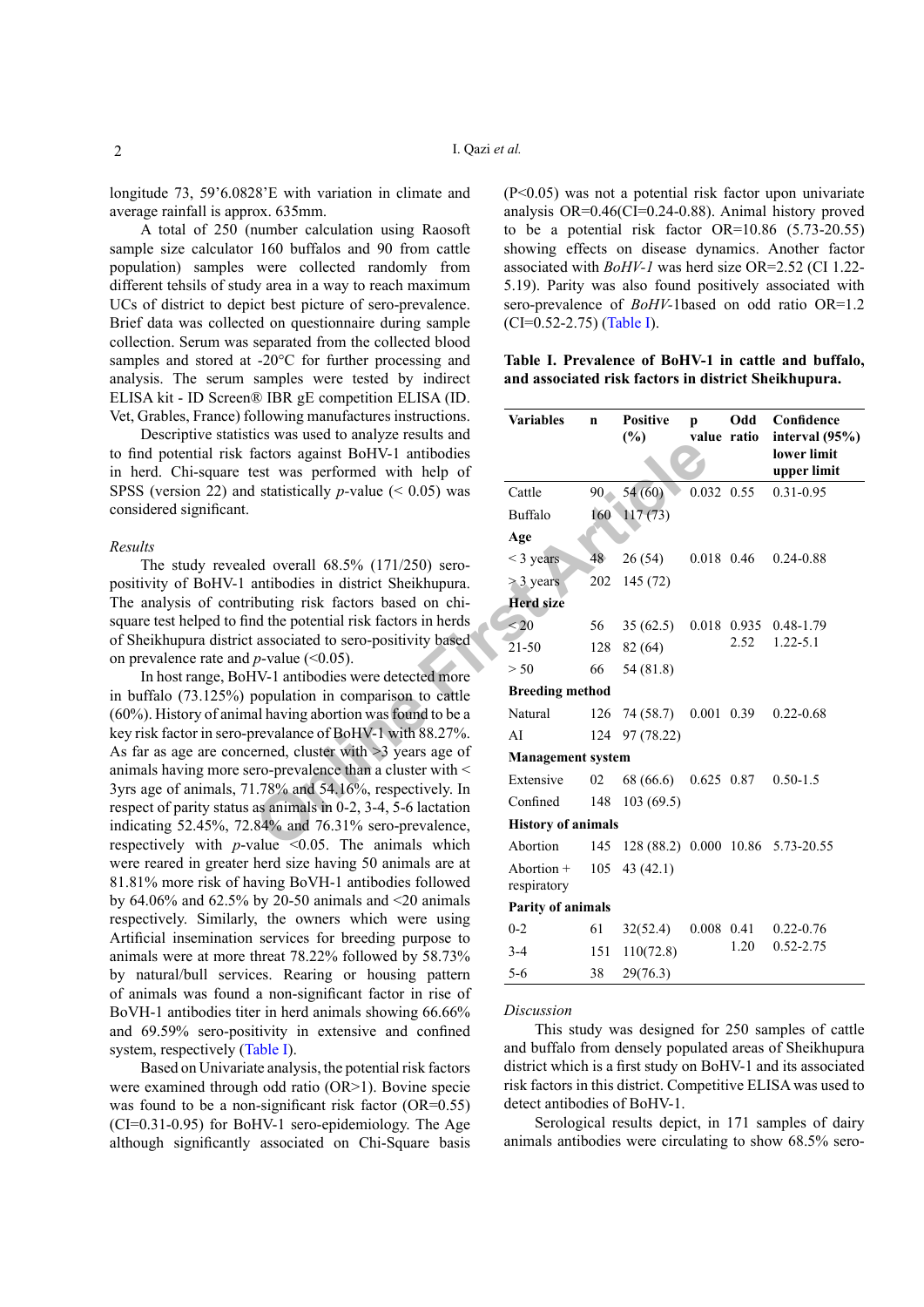positivity in targeted area. Results of this study are in close to prevalence noted previously in Lahore district (69.8%) ([Shabbir](#page-3-0) *et al*., 2013). Our findings are also in accordance of results of another study conducted in India with 68.9% (Nandi *et al*[., 2011\)](#page-2-3) and 64.5% observed in various northern regions of Mexico (Erfani *et al*[., 2019\)](#page-2-4).

Our results indicate that sero-prevalence of buffalo is more than cattle 73.12% and 60%, respectively reflecting specie of animal a potent risk factor of *BoHV-1* infection. Inflated *BoHV-1* antibodies titer in countries with marked buffalo population and cattle are also be raised. Serosurvey have shown BoHV-1 infection have maintenance of 70.3% prevalence in buffalo ([Shabbir](#page-3-0) *et al*., 2013). Proportion of buffalo sero-positivity in Italy was reported higher than cattle (Scicluna *et al*., 2007).

Data analysis of age as a risk factor unraveled high rise in prevalence of animals with more than 3 years of age (71.78%) in comparison to animals of age less than 3 years (54.16%). The earlier studies conducted in Sudan reveals that cattle of Sudan with age above 3 years were more susceptible (Elhassan *et al*., 2011). Other studies are also representing a rise in BoHV-1 infection with increasing age of animal (Derrar *et al*., 2019).

**Example 18** Intertact and 2007).<br> **State and 2007).** The same is the same is with more than 3 years of age is than 3 years of age is than 3 years of age is than 3 years in the animals of age loss and 3 years in the state After evaluating data, in this study herd size is revealed as a significant risk factor along with age of animal. Similarly, a significant association was shown of herd size and BoHV-1 infection in statistical analysis (Dias *et al*., 2013). Another study was conducted in Lithuania revealed a relation of herd size with BoHV-1 infection (Jacevičius *et al*., 2010). In this study, animals bred with artificial insemination have been shown a rise in seropositivity of BoHV-1 rather to animals bred with service bull 78.73% and 58.73% respectively. Insemination of contaminated semen through AI tends to intermittent estrus, fall in conception rate and endometritis with BoHV-1 (Nandi *et al*[., 2009](#page-2-3)).

Animals kept in intensive housing system were at greater risk of disease than non-tethered herds. Previous study showed that housing management had a direct proportion with virus prevalence [\(Chandranaik](#page-2-7) *et al*., [2014\)](#page-2-7). Our study has recorded a poor correlation of housing management with BoHV-1 infection. Animals kept in extensive or confined management have been 66.66 % and 69.59% sero-prevalence, respectively.

Data examination illustrated high sero-prevalence in multi-parous animals in comparison to nulliparous animals. A study in India showed that IBR antibodies titer surged as parity of animal increased. Scientists investigated IBR antibodies up to  $4<sup>th</sup>$  lactation and found that highest antibody titer was noted in animals with  $4<sup>th</sup>$ lactation ([Kathiriya](#page-2-8) *et al*., 2018). Cows with parturition history of 6 or more had highest sero-positivity 82.4%

## (Romero-Salas *et al*., 2018).

## *Statement of conflict of interest*

The authors have declared no conflict of interest.

## *References*

- <span id="page-2-7"></span>Chandranaik, B., Rathnamma, D., Patil, S., Ranganatha, S., Kovi, R.C., Akhila, D., Shrikrishna, I., Renukaprasad, C., and Prabhudas, K., 2014. *Indian J. Anim. Sci*., **84**: 103-107.
- <span id="page-2-6"></span>Derrar, S., Aggad, H., Hammoudi, A., Saim, M.S., Ayad, M.A., Benzineb, F.Z., Abdali, M., and Abdelli, A., 2019. *Seroprevalence and risk factors associated with bovine herpesvirus-1 infection in the region of Tiaret, Algeria*.
- Dias, J., Alfieri, A., Ferreira-Neto, J., Gonçalves, V., and Muller, E., 2013. Transbound. Emerg. Dis., **60**: 39-47. [https://doi.org/10.1111/j.1865-](https://doi.org/10.1111/j.1865-1682.2012.01316.x) 1682.2012.01316.x
- <span id="page-2-5"></span>Elhassan, A.M., Fadol, M., and El-Hussein, A., 2011. *Pak. Vet. J*., **31**: 317-320.
- <span id="page-2-4"></span>Erfani, A.M., Bakhshesh, M., Fallah, M.H., and Hashemi, M., 2019. *Trop. Anim. Hlth. Prod*., **51**: 313-319. [https://doi.org/10.1007/s11250-018-](https://doi.org/10.1007/s11250-018-1687-3) 1687-3
- <span id="page-2-1"></span>Givens, M.D., and Marley, M., 2008. *Theriogenology*, **70**: 270-285. [https://doi.org/10.1016/j.](https://doi.org/10.1016/j.theriogenology.2008.04.018) theriogenology.2008.04.018
- <span id="page-2-2"></span>Hammad-Ur-Rehman, M.R., Aamir, G., Amjad, R., Farhat, N.A., and Sohail, R., 2021. *Pak. Vet. J*., **41**:163 - 165. [https://doi.org/10.29261/](https://doi.org/10.29261/pakvetj/2020.092) pakvetj/2020.092
- Jacevičius, E., Šalomskas, A., Milius, J., Petkevičius, S., Jacevičienė, I., Pridotkas, G., Mockeliūnas, R., Malakauskas, A., and Morkūnas, M., 2010. *Bull. Vet. Inst. Pulawy*, **54**: 289-292.
- <span id="page-2-8"></span>Kathiriya, J., Sindhi, S., Mathapati, B. and Bhedi, K., 2018. *Int. J. Curr. Microbiol. appl. Sci*., **7**: 1371-1376. [https://doi.org/10.20546/](https://doi.org/10.20546/ijcmas.2018.703.164) [ijcmas.2018.703.164](https://doi.org/10.20546/ijcmas.2018.703.164)
- <span id="page-2-3"></span>Nandi, S., Kumar, M., Manohar, M. and Chauhan, R., 2009. *Anim. Hlth. Res. Rev*., **10**: 85. [https://doi.](https://doi.org/10.1017/S1466252309990028) [org/10.1017/S1466252309990028](https://doi.org/10.1017/S1466252309990028)
- Nandi, S., Kumar, M., Yadav, V. and Chander, V., 2011. *Transbound. Emerg. Dis.,* **58**: 105-109. [https://doi.](https://doi.org/10.1111/j.1865-1682.2010.01185.x) [org/10.1111/j.1865-1682.2010.01185.x](https://doi.org/10.1111/j.1865-1682.2010.01185.x)
- Queiroz-Castro, V.L.D., da Costa, E.P., Alves, S.V.P., Machado-Neves, M., Guimarães, J.D., Gomes, L.L., Domingos, S.V., Ribeiro, C.G., Caldas, R.T. and Silva-Júnior, A., 2019. *PLoS One*, **14**: e0218963. <https://doi.org/10.1371/journal.pone.0218963>
- <span id="page-2-0"></span>Rehman, A., Jingdong, L., Chandio, A.A., and Hussain,